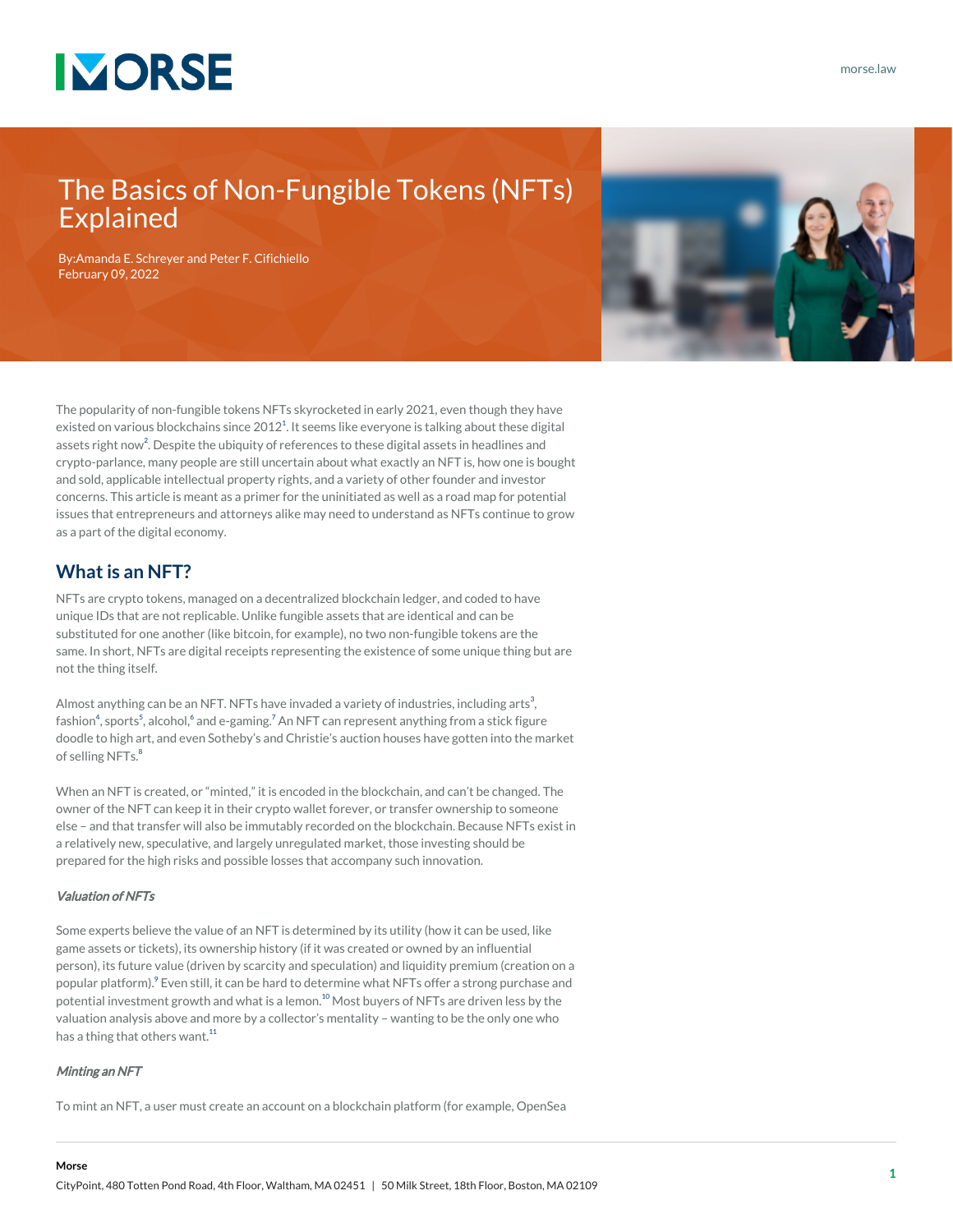# **IMORSE**

or Foundation). Once a user has made an account and purchased some cryptocurrency (the type depends on the underlying blockchain), the user can upload an image (along with a title and description) and then simply hit the "Mint NFT" button. Some platforms charge "gas," meaning the fluctuating price that minters charge to write new data on a blockchain, which is payable in crypto currency. Others, like OpenSea, are free to create an NFT, but later require a small fee based on a percentage of the final sale value of the asset.<sup>[12](#page--1-0)</sup> Once the NFT is minted on your account, you "sign" the transaction, which forever links the NFT to your unique blockchain account and wallet. This process verifies the NFT belongs to the creator.

## **Buying and Selling NFTs**

### How to buy NFTs

Because NFTs are managed on a blockchain, many common platforms require you to buy cryptocurrency to purchase an NFT on their sites. OpenSea, one of the most popular platforms to buy and sell NFTs, uses the cryptocurrency Ether (used on the open-source blockchain Ethereum, which has smart contract functionality). Other websites use the cryptocurrency, Wax, while a select few do allow you to purchase NFTs in U.S. dollars.<sup>[13](#page--1-0)</sup>

The sales themselves take place either by auction or direct, fixed price sales. Most of the sites offer both, with sale by auction being more common. There are open marketplaces where anyone can mint, buy, or sell NFTs whether they created them or are selling them secondarily. Other markets prefer to curate who is minting and selling through their marketplace, and other marketplaces are proprietary and only sell their own NFTs. Different platforms create varying degrees of scarcity and demand across the NFT marketplace.

### Paying Creators

A smart contract is the code on the blockchain that stores the information about the NFT. The smart contracts through which NFTs are minted are programmed to automatically make payments to the owner upon the sale of the NFT. They can also be programmed to automatically transfer a portion of the resale amount back to the creator of the underlying digital asset.<sup>[14](#page--1-0)</sup>

## **NFTs and Intellectual Property**

Because anyone can take an image or sound clip from the internet and mint an NFT from that image or clip, this marketplace creates an array of copyright concerns. Websites are supposed to have processes in place to comply with copyright law (specifically, the Digital Millennium Copyright Act (DMCA)),<sup>[15](#page--1-0)</sup> and typically require in their terms of use representations from creators that they fully own their work. Complying with the notice and takedown framework of the DMCA could be a way for NFT platforms to avoid liability.<sup>[16](#page--1-0)</sup> Regardless of whether the infringement policy actually names the DMCA, some NFT marketplaces provide a way for copyright owners to enforce their rights if an NFT creator used their work without permission.<sup>[17](#page--1-0)</sup> As an example, OpenSea's Terms of Service states that it "will take down works in response to formal infringement claims and will terminate a user's access to the services if the user is determined to be a repeat infringer."<sup>[18](#page--1-0)</sup> However, OpenSea does not conduct any ownership verification<sup>[19](#page--1-0)</sup> and the NFT purchaser is responsible for verifying the legitimacy and authenticity of the underlying art or other object.

While the owner of the copyright in a work of authorship can lawfully create an NFT of that work, the converse does not hold true: Owning the NFT does not necessarily confer copyright ownership in the underlying digital asset.<sup>[20](#page--1-0)</sup> Owning an NFT represents ownership of a receipt of a unique digital work of authorship. This ownership structure can be analogized to owning a copy of a book: The owner of a copy of a book, like the owner of an NFT, can enjoy that copy and then sell it, but she does not own any intellectual property rights in the book. She cannot make copies of it, or scan it and distribute it over the internet, or make a movie or video game based on it. If someone wants to mint an NFT of a work of authorship she does not own, she will need a license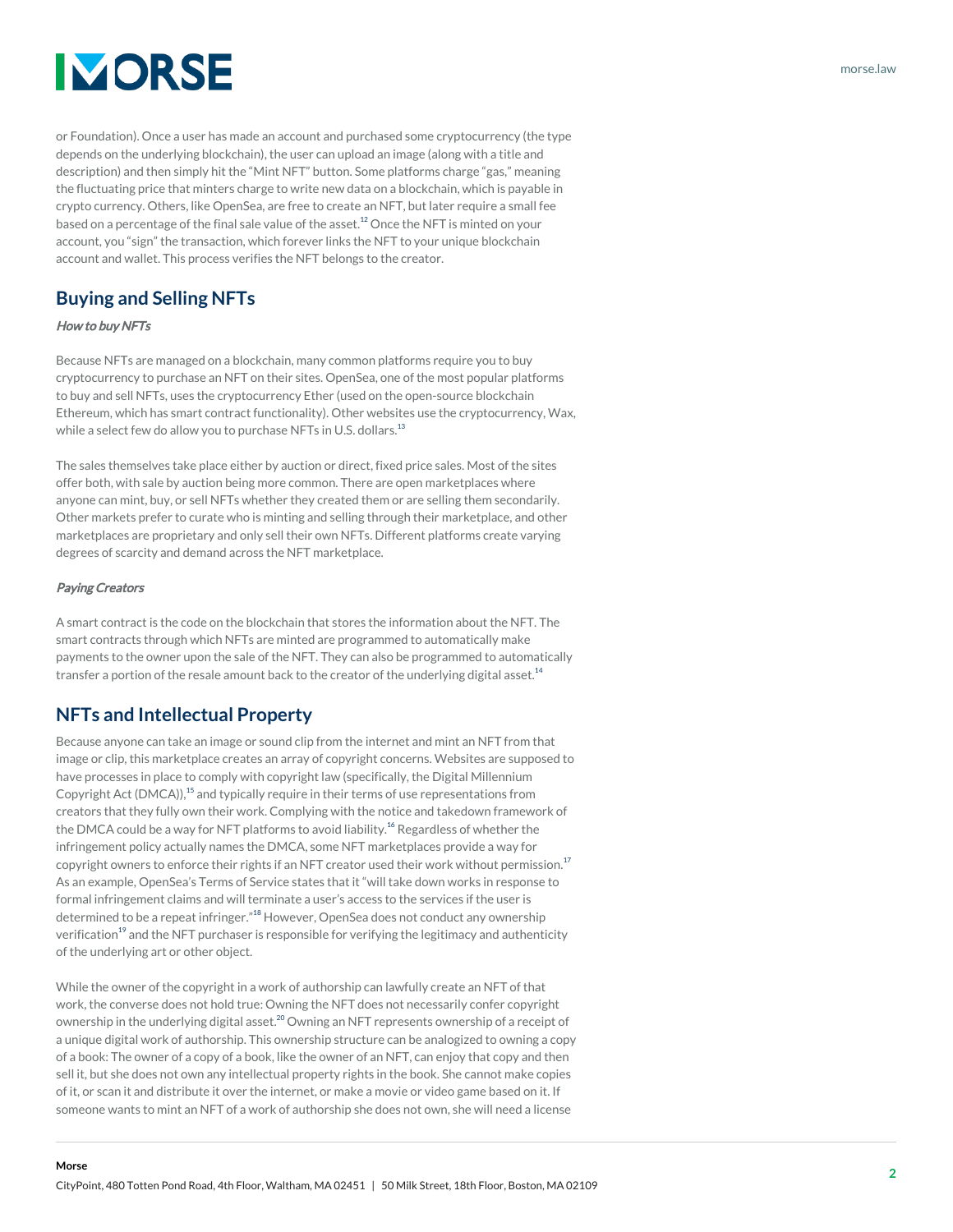# **IMORSE**

from the owner of the intellectual property rights in that work of authorship. And while some intellectual property owners have embraced tokenizing their works,<sup>[21](#page--1-0)</sup> others have not yet joined the craze.<sup>[22](#page--1-0)</sup>

Trademark rights can also be implicated in minting NFTs. Minting NFTs that display trademarks without a license from the owner of those trademarks can expose the minter and/or the NFT platform to a claim of trademark infringement. Lawsuits for trademark infringement by NFT minters/platforms have been filed by Nike, $^{23}$  $^{23}$  $^{23}$  Hermes<sup>[24](#page--1-0)</sup> and Lil Yachty.<sup>[25](#page--1-0)</sup>

## **NFTs and Regulatory Concerns**

#### Securities Law

NFT sales can also raise securities law concerns. The question of whether NFTs are "collectibles" or "securities" is one on which the SEC and broader regulatory bodies have not yet taken a position, but all signs point that they intend to in the near future. The solution here is likely for the platform to offer straightforward sales of NFTs to avoid any ambiguity.

Where issuers sell a fractional interest in NFTs, the likelihood that the NFT would be deemed a security under the *Howey* test increases. That principle states that securities law applies where (1) there is an investment of money or some other consideration, (2) in a common enterprise, (3) with a reasonable expectation of profits, (4) to be derived from the efforts of others. There is also potential for holders of NFTs to be entitled to royalty payments or dividend streams from the underlying music/art, which would increase the chances it could be considered a security.<sup>[11](#page--1-0)</sup>

#### Commodities Law

The sale of NFTs could similarly implicate commodities law, but there has not yet been an official statement from the Commodities Future Trading Commission (CFTC) on this issue. If an NFT is deemed a commodity, the Commodity Exchange Act's (CEA) general prohibitions on deceptive and manipulative trading may apply to NFT transactions effected on a "spot" basis, i.e., fullyfunded, unleveraged transactions. If an NFT is offered that way, regulators could require that the NFT may only be traded on a registered derivatives exchange. The CFTC *has* stated that bitcoin and other cryptocurrencies are commodities under the  $CEA<sup>26</sup>$  $CEA<sup>26</sup>$  $CEA<sup>26</sup>$  and that digital assets are under CFTC oversight.<sup>[27](#page--1-0)</sup> However, the CFTC has yet to officially release any guidelines or statements explicitly naming NFTs.

### **Conclusion**

Already in this fast-changing field, NFTs are being posted as collateral, new standards are developing for royalty and licensing payments, and other financialization techniques are emerging beyond the initial creation and purchase of the NFTs. Such developments raise a host of novel legal issues, which will need to be considered as new marketplaces are created, economic viability of NFTs increases and how they are traded becomes more common and sophisticated.

For more information on NFTs, please contact [Peter Cifichiello](https://www.morse.law/attorney/peter-cifichiello/) or [Amanda Schreyer.](https://www.morse.law/attorney/amanda-schreyer/)

*The authors would like to acknowledge the contributions to this article by and give thanks to Monica Sax, Northeastern University School of Law (NUSL) 202*2 *and Kevin Olsen, Northeastern University School of Law (NUSL) 202*2.

- 1. [https://www.digitaltrends.com/features/what-are-nfts-non-fungible-tokens-history-ex](https://www.digitaltrends.com/features/what-are-nfts-non-fungible-tokens-history-explained/) [plained/](https://www.digitaltrends.com/features/what-are-nfts-non-fungible-tokens-history-explained/) [[↩\]](#page--1-0)
- 2. <https://medium.com/geekculture/how-did-nfts-become-so-popular-f894eea22f90>[[↩](#page--1-0)]
- 3. <https://www.nytimes.com/2021/04/28/arts/design/nfts-art-collectors-copyright.html>  $[2]$